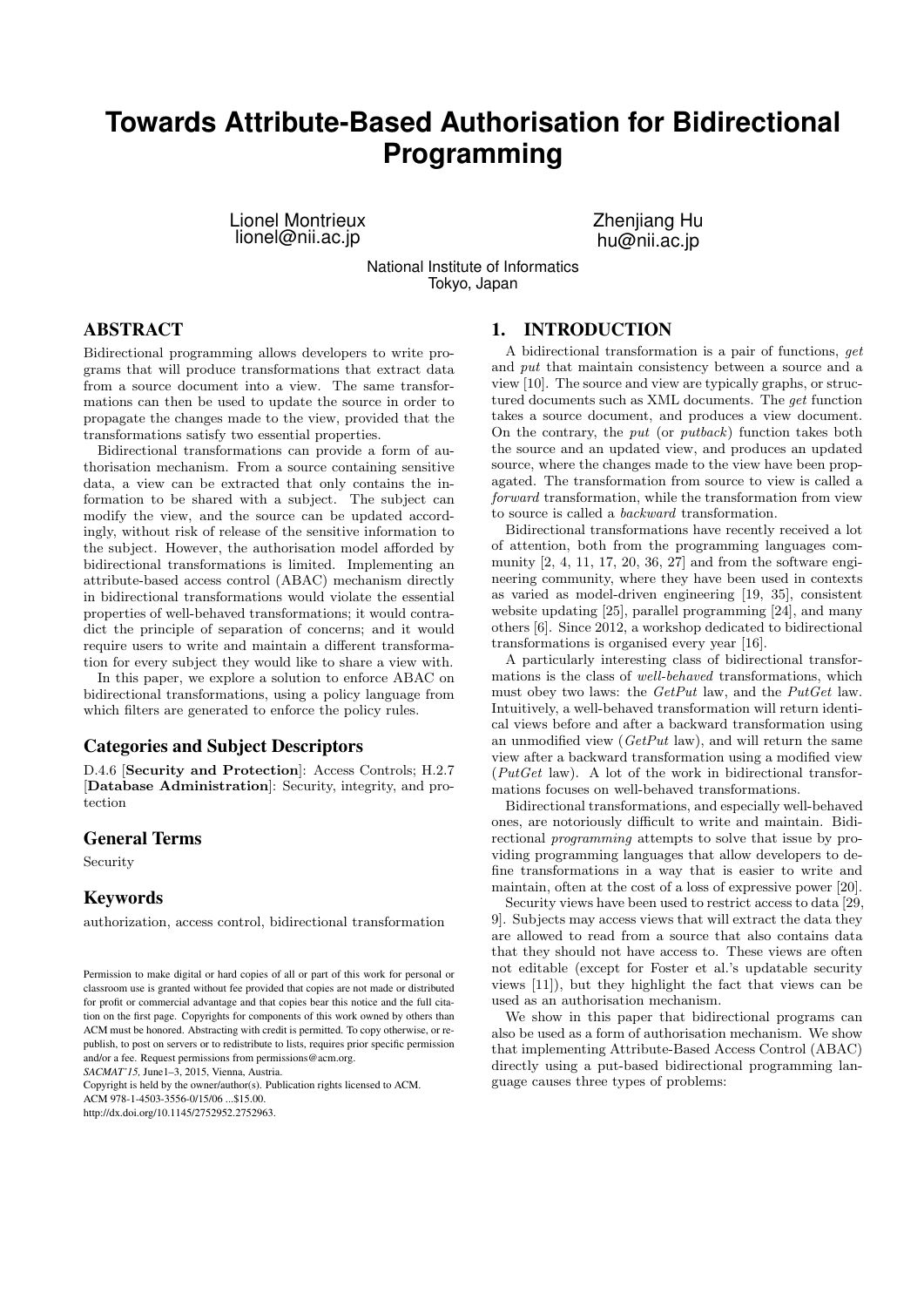- The laws of well-behaved transformations make it difficult to use runtime attribute values to implement ABAC using only bidirectional transformations.
- Including access control into a bidirectional program goes against the idea of separation of concerns.
- Including access control into bidirectional programs prevents the reuse of the same program with subjects with different access policies.

We then propose an architecture that combines put-based bidirectional programs with ABAC policies. View-centric authorisation policies are used to generate filters that sanitise views after forward transformations and before backward transformations are applied, therefore enforcing ABAC rules on the views and their corresponding sources. Those policies are written in a policy language that focuses on the specificities of bidirectional transformations over XML documents. We demonstrate our solution using a calendar sharing example.

The rest of this paper is organised as follows: in Section 2, we formally introduce bidirectional transformations, as well as the laws that govern "well-behaved" transformations. We also discuss and compare the different types of bidirectional transformation engines available. In Section 3, we use an example to illustrate the relationship between bidirectional transformations and authorisation, and highlight how putbased bidirectional programs are limited in their ability to express authorisation constraints. Section 4 is an overview of our approach to express and enforce ABAC on bidirectional programs. We present our policy language in Section 5, and authorisation filters in Section 6. In Section 7, we discuss our implementation of the approach, as well as our proof of concept to demonstrate the approach's feasability. Section 8 presents related work. We conclude this paper in Section 9, where we also discuss future work.

### 2. BACKGROUND

In this section, we formally introduce well-behaved bidirectional transformations, as well as different types of bidirectional programming languages.

#### 2.1 Bidirectional transformations

A bidirectional transformation is a pair of functions that can transform a source into a target, and update the source to reflect changes made to the target [6], as illustrated on Figure 1. The get function produces a target from a source, in what is called a forward transformation. The put function updates the source according to changes made to the target, in what is called a backward transformation. The target is also often called a view, especially in transformations concerned with the view-update problem.

Formally [11], a bidirectional transformation is a mapping between a set of sources  $S$  and a set of views  $V$ , where we can define the get function as:

$$
get: s \to v \tag{1}
$$

and the put function as:

$$
put: s \to v \to s \tag{2}
$$



Figure 1: Get and put functions

#### 2.2 Laws of well-formed transformations

A transformation is said to be well-formed when it satisfies two important laws, GetPut and PutGet [11, 20].

The GetPut law is the identity law. It mandates that, if a view is left unchanged since its extraction from the source (using  $get$ ), then a backward transformation  $(put)$  will not alter the source. Formally, we can describe  $GetPut$  as:

$$
put \; s \; (get \; s) = s \tag{3}
$$

The PutGet law mandates that all changes made to the view are reflected fully to the source (during put), such that a subsequent get will preserve all the changes. Formally, we can describe PutGet as:

$$
get (put s v) = v \tag{4}
$$

#### 2.3 Bidirectional programming languages

Bidirectional programming languages can be classified in two families: get-based languages and put-based languages.

#### *2.3.1 Get-based languages*

Several programming languages have been proposed that allow developers to write programs that produce bidirectional transformations. The majority of these languages are get-based languages, where the developer writes a get function, and the language's tools can derive a put function that, when combined with the get function, form a well-behaved bidirectional transformation. Examples of such languages include GRoundTram [17], Boomerang [4], and others.

However, for a given get function, there may be many put functions that would form a well-behaved bidirectional transformation. Get-based programming tools that automatically generate a put function given a get function will therefore not necessarily generate a put function that suits the developer's needs. A simple example illustrates the issue. We consider a rectangle, represented by its height h and width  $w$ , as the source. The *get* function returns the rectangle's height only, which is the view:

$$
get(w, h) = h \tag{5}
$$

Many put functions exist that would produce a well-behaved transformation. For example, the rectangle's original width could be used:

$$
put1 (w, h) h' = (w, h')
$$
 (6)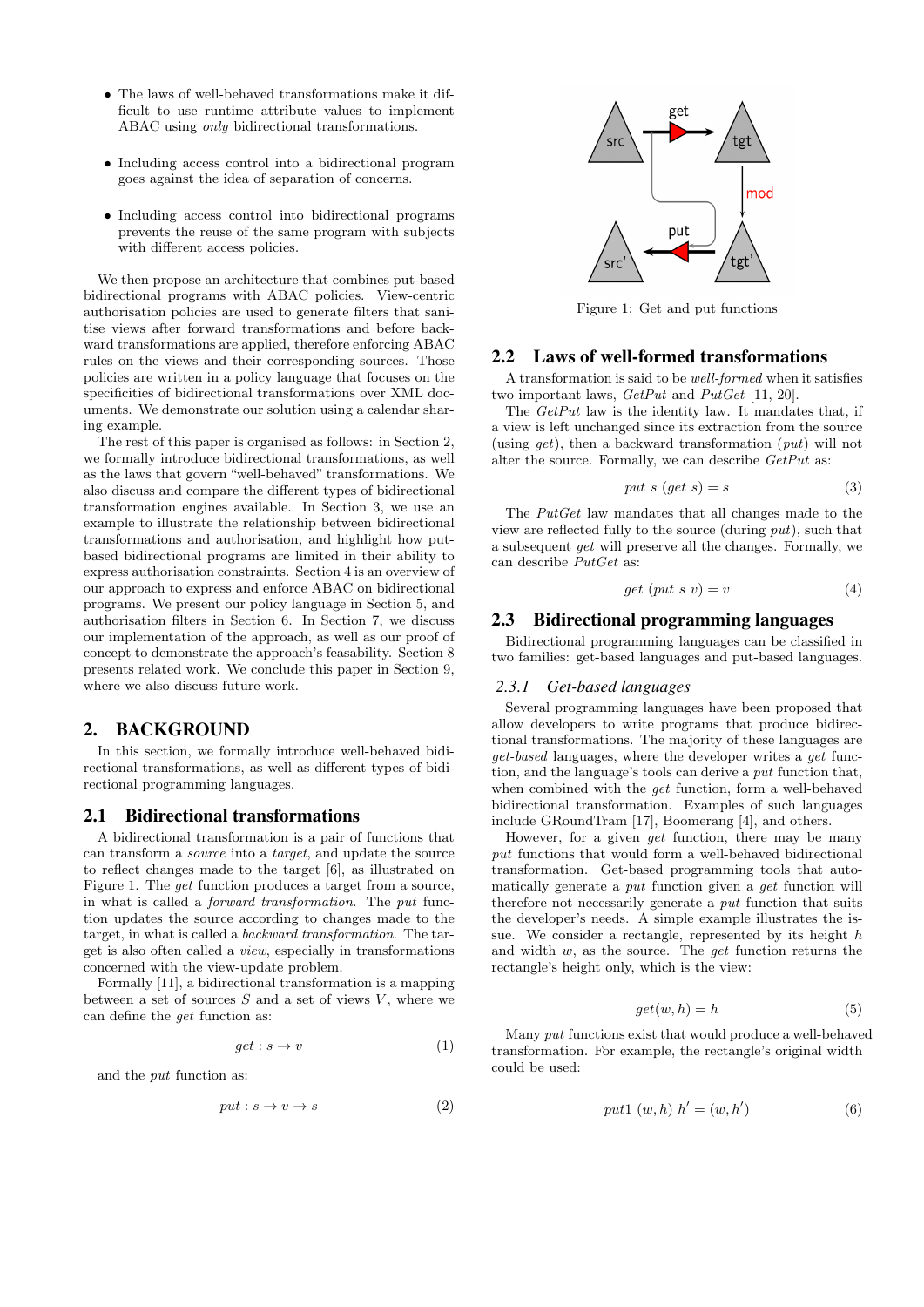

(a) Forward transformation



(b) Backward transformation Figure 2: Bidirectional transformations in BiFluX

But many alternative put functions would also be acceptable, e.g.:

$$
put2 (w, h) h' = (w * h/h', h')
$$
 (7)

Both these put functions, and infinitely more, will produce a well-behaved bidirectional transformation, but not all of them will be acceptable for the developer. This is a limitation of get-based languages.

To mitigate this issue, several extensions of get functions have been proposed, such as quotient lenses [12], matching lenses [2], or Edit lenses [18].

#### *2.3.2 Put-based languages*

More recently, put-based languages (sometimes also called putback languages) have been proposed, such as BiFluX [27, 36]. Put-based languages ask the developer to provide a put function, and derive the get function automatically. Since it can be shown that, for a given put function, there is only one get function that produces a well-behaved bidirectional transformation [27, 36], developers have better control over the behaviour of their transformations.

BiFluX is a putback language for bidirectional transformations over XML files. Figure 2 shows how transformations work with BiFluX, with Figure 2a representing a forward transformation, and Figure 2b representing a backward transformation. Developers can write a program in BiFluX's language, and the compiler, implemented in Haskell [3], produces both a forward and a backward transformation, also in Haskell, that are guaranteed to form a well-behaved bidirectional transformation.

# 3. BIDIRECTIONAL PROGRAMMING AND ABAC

In this section, we use a calendar example to implement authorisation using bidirectional programming. We highlight and discuss the limitations of well-behaved bidirectional transformations as a way of implementing an ABAC authentication mechanism. Our example is a modified version of Foster's calendar sharing problem [11]. Appendix A shows the example in more detail. This example is a simple projection of the source into a view, chosen for its simplicity. However, bidirectional programming languages such as BiFluX can handle much more than projections, as they are

able to change the structure of the data between the source and the view.

Alice maintains an online calendar, in which she records both her personal and work appointments (events). For each event, she records a start and end date and time, a location, a description, and a note. She would like to share her calendar with her colleague Bob. In order to balance her desire for privacy with Bob's need to access her calendar, she elicits the following requirements:

- Bob should be given access to Alice's work events, but not to her private events  $(Req. 1);$
- Bob should only be given access to the following fields of Alice's work events: start time, end time, name, and location ( $Req. 2$ ).

```
1 UPDATE $event IN $source / event BY
2 MATCH
3 REPLACE $event / starttime WITH
       $starttime;<br>REPLACE $even:
4 REPLACE $event / endtime WITH
       $endtime;<br>REPLACE $eve
5 REPLACE $event / location WITH
           $location
6 | UNMATCHV -> CREATE VALUE
7 < event >
8 < starttime / >
9 <endtime/>
10 \langle name \rangle11 <note>nothing </note><br>12 <location/>
         <sub>1ocation</sub></sub>
13 <private>False</private>
_{14} </event>
15 | UNMATCHS -> DELETE
16 FOR VIEW event [$starttime AS v:
       starttime ,
17 $endtime AS v: endtime, $name AS v:
     , name<br>$location
18 $location AS v: location] IN $view/*
19 MATCHING SOURCE BY $event/name VIEW BY
       $name
20 WHERE private/text() = 'False'
```
Listing 1: BiFluX transformation for the calendar example

Alice's calendar is an XML document. She wants to write a bidirectional program to share her calendar with Bob, and use BiFluX to generate a bidirectional transformation from it. She writes a bidirectional program that satisfies Reqs. 1 and 2 (Listing 1). The program features well-separated CRUD operations: the UNMATCHV definition, on lines 6-14, defines the Create permissions; the view definition, on lines 16-20, defines the Read permissions; the MATCH definition, on lines 2-5, defines the Update permissions; and finally, the UNMATCHS definition, on line 15, defines the Delete permissions.

The program satisfies Alice's requirements. Line 20 restricts the view to Alice's work events only, ensuring that Bob cannot read her personal events. Since only work events are available in the view, the UNMATCHS directive can only apply to work events, and therefore Bob will not be able to delete any of Alice's private events. Similarly, the MATCH directive guarantees that Bob will not be able to update any of Alice's private events. And finally, the UN-MATCHV directive prescribes, on line 13, that any event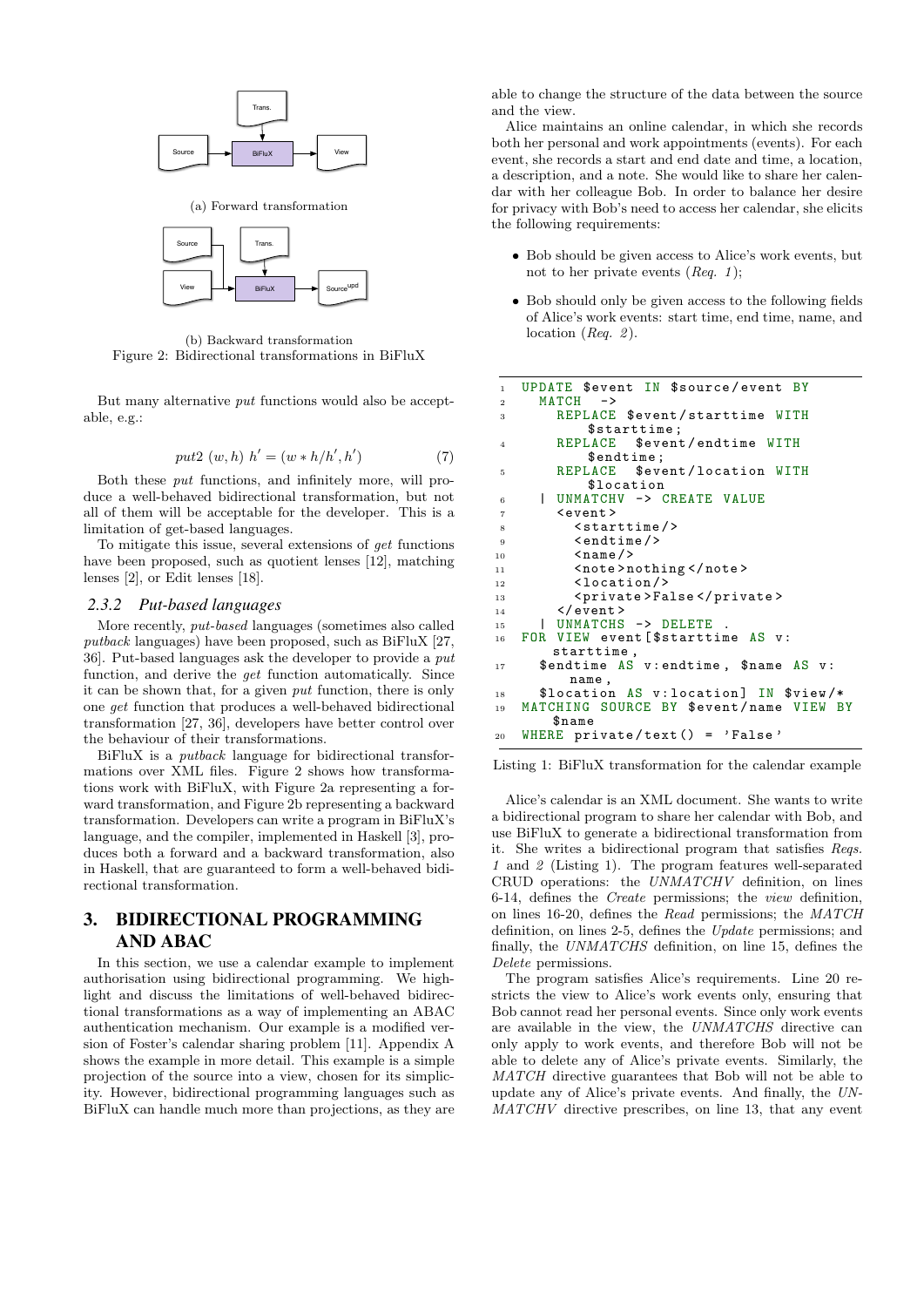created by Bob will be added to Alice's calendar as a work event. Hence, Bob is not able to create new private events on Alice's calendar. This satisfied Req. 1. The view definition, on lines 16-20, stipulates which fields of Alice's events Bob can access, which satisfies Req. 2.

```
1 <?xml version="1.0"?>
2 <calendar >
3 <event >
4 <starttime >2014 -11 -20 _14 :00 </
           starttime >
5 <endtime >2014 -11 -20 _15 :00 </ endtime >
6 <name>Group meeting </name>
7 <note > Prepare some slides </ note >
8 <location > Room 1611 </ location >
9 <private>False</private>
10 \qquad \checkmark event >
11 <event>
12 <starttime > 2014-11-21_20:00</
           starttime >
13 <endtime>2014-11-20_22:00</endtime>
14 <name>Dinner </name><br>15 <note>Meet with Mr.
       15 <note > Meet with Mr . Creosote </ note >
16 <location > Restaurant </ location >
17 <private>True </private>
18 </event>
19 </ calendar >
```
Listing 2: Alice's calendar

Listing 2 shows an example of Alice's calendar (the source of the transformation, which conforms to the source DTD in Appendix A.1). There are two events in the calendar, and only one of those is a work event. The forward transformation produces the view on Listing 3, which only contains the work event. The note field, which Bob is not authorised to see, does not appear on the view.

```
1 <? xml version = "1.0"?>
2 <calview >
3 \left(4 \times 2 \right)4 <starttime >2014 -11 -20 _14 :00 </
            starttime >
5 <endtime >2014 -11 -20 _15 :00 </ endtime >
6 <name>Group meeting </name>
        7 <location > Room 1611 </ location >
     \langle/event>
9 </ calview >
```
Listing 3: Bob's view of Alice's calendar (XML)

Bob can update or delete events in his view, and he can create new events, as long as his changes produce an updated view that still conforms to the view DTD (see Appendix A.2). Bob's changes can be reflected to Alice's source with a backward transformation. Listings 4 and 5 show an example. Listing 4 contains a new event that Bob added to his view. Listing 5 is the event as it is added to Alice's source as a result of the backward transformation. The fields created by Bob are added to Alice's source, as well as the default value for the note field. The private field is set to false, which indicates a work event. BiFluX has verified that the bidirectional transformation is well-behaved.

```
1 [...]
2 \left( < event >
3 <starttime > now </ starttime >
4 <endtime > later </ endtime >
5 <name>New Meeting </name>
6 <location > The Office </ location >
7 </event >
8 [...]
```


|                | $1 \quad [\ldots]$              |
|----------------|---------------------------------|
| $\overline{2}$ | $event$                         |
| $\,$ 3 $\,$    | <starttime>now</starttime>      |
| $\overline{4}$ | <endtime>later</endtime>        |
| 5              | <name>New Meeting</name>        |
| 6              | <location>The Office</location> |
| $\overline{7}$ | <note>Nothing</note>            |
| 8              | <private>False</private>        |
| $_{9}$         | $\langle$ /event>               |
| 10             | $[\ldots]$                      |

Listing 5: Propagated event in Alice's source

Alice, however, is not satisfied with her program. She thinks that Bob's access to her calendar is too broad, and that her data may be at risk. To mitigate the risk she decides to incorporate a form of ABAC to her transformation. She elicits the following additional requirements:

- Bob should be able to create new or update existing events, but only during working hours<sup>1</sup> (Req. 3);
- Bob should be able to delete existing events from Alice's calendar, but only if he is at work, as determined by his IP address  $(Reg. 4)$ .

Alice wants to update her program to satisfy these requirements. In ABAC terminology, the time of the day is an environment attribute, and Bob's location is a subject attribute. For simplicity, Alice wants the value of these attributes to be evaluated when transformations are performed, as opposed to when Bob is actually making the changes. In BiFluX, Alice could simply pass the values of these two attributes to the main procedure, and use conditional statements to implement authorisation. Listing 6 shows an excerpt of the calendar program, where Req. 3 is implemented. Alice has added, on line 2, an if statement, that will create a new event in the source only if the variable \$workingHours evaluates to *true* when the transformation is run. Req.  $\dot{4}$  can be implemented in a similar way.

<sup>&</sup>lt;sup>1</sup>We assume working hours to be Mon-Fri, 09:00am -07:00pm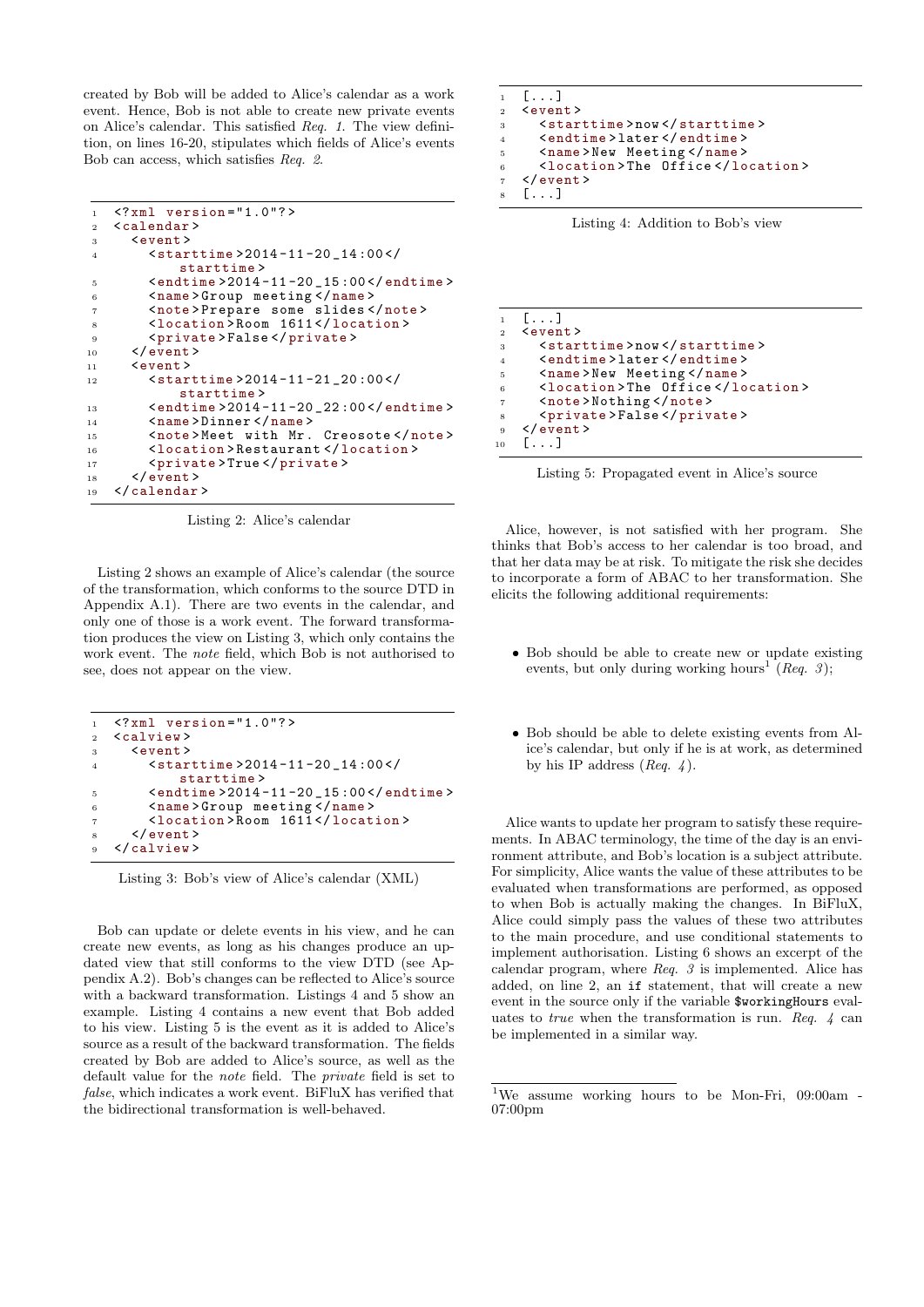```
1 [...]<br>2 | UNM
2 | UNMATCHV -> IF ( $workingHours == true
      ) THEN {
3 CREATE VALUE
4 < event >
5 < starttime / >
6 <endtime />
7 < name / >
8 <note>nothing </note>
9 <location/>
10 <private>False</private>
11 </event>
\begin{array}{c} 12 \\ 13 \end{array} [...]
   [.\,.]
```
Listing 6: Updated transformation (portion)

Unfortunately, the transformation produced from Alice's modified program does not satisfy  $PutGet$  for some combination of the attributes' values. For example, if Bob creates a new event (Listing 4) during his working hours, the source will be updated just like in Alice's initial program (Listing 5). Any new forward transformation will produce a source with the added event, which will be identical to Bob's updated view. This is PutGet. However, if the backward transformation happens outside of Bob's working hours, then the new event will not be added to Alice's source, and any subsequent forward transformation will not include the event, and will therefore be different from Bob's view, which violates PutGet. GetPut, however, is still satisfied since it involves no changes in the view, but the introduction of rules based on the values of attributes to govern what Bob can read will cause the same issue.

The issue is more easily highlighted by considering a very simple bidirectional transformation in Haskell, that could have been produced by a simple BiFluX program. The following get function takes a list as its source, and returns the first element of the list as the view. The put function replaces the first element of the source with its single element:

```
get :: Source -> View
  get(x:xs) = x3
4 put :: Source -> View -> Source
5 put y (x:xs) = y:xs
```
It is obvious that both GetPut and PutGet hold. We then refine the two functions, so that the get function will only return the first element of the source list if an attribute a evaluates to true, and an empty list otherwise. Similarly, the put function will only update the source with its view element if a evaluates to true, and leave the source otherwise unchanged:

```
1 get :: Bool \rightarrow Source \rightarrow View<br>2 get a (x:xs) = if a then x
2 get a (x:xs) = ielse []
4
5 put :: Bool -> Source -> View -> Source
6 put a y (x:xs) = if a then y:xs
                           else x:xs
```
In this case, GetPut and PutGet only hold if the value of a does not change between operations. This is a significant issue for our example, as it would force Bob to get a new view right before updating Alice's calendar every time he wants to update it. Another issue arises if we modify the

functions a bit more. Now, get is unchanged, but put takes  $b$  instead of  $a$  as an argument. The functions become:

```
1 get :: Bool -> Source -> View<br>2 get a (x:xs) = if a then x
   get a (x : xs) = if a then x3 else []
4
5 put :: Bool -> Source -> View -> Source<br>6 put b y (x:xs) = if b then y:xs6 put b y (x:xs) = if b then y:xs
                          else x:xs
```
If the values of  $a$  and  $b$  are independent, then it is not possible to guarantee that GetPut and PutGet hold anymore, even if their respective values are fixed. GetPut is then expressed as:

put b s (get a s) = s

 $PutGet$  is then expressed as:

get a (put b s  $v$ ) = v

Let us consider  $a$  to be true and  $b$  false. Given the list [1,2] as a source, and considering that we update the view, when appropriate, with the value 4, Table 1 shows whether GetPut and PutGet hold for each value of a and b.

The second line, where  $a$  is true and  $b$  is false, can be detailed as follows. For  $GetPut$ , we first run get true  $[1,2]$ , which returns 1. We then run put false [1,2] 1, which returns [1,2]. GetPut holds. For PutGet, we first run put false [1,2] 4, which returns [1,2]. We then run get true  $[1,2]$ , which returns 1.  $PutGet$  does not hold. The other combinations of values of a and b can be developed in the same way.

This example highlights the limitation to the expressivity of authorisation rules implemented as part of a bidirectional transformation. If a transformation uses attributes whose value may vary, then the transformation will not be wellbehaved for some combinations of the attributes' values.

Another issue with this solution is that the authorisation code (what can be done, under which conditions) is mixed with the implementation (how it can be done), which violates the principle of separation of concerns [7].

Finally, a third issue has to do with reuse and maintainability. It is possible that Alice may want to share the same data with more people than just Bob, but with slightly different requirements. For example, she may want to give read-only access to her work-related events to some of her subordinates, or give write access to somebody else, but only for events related to a particular project. If Alice integrates the authorisation constraints directly into the program, she will have to write a program for each of those people that she wants to share a view with. If the structure of Alice's calendar, or of the views, must change, then she will have to edit many transformations.

In the next section, we propose an approach that solves these three issues. A separation of the authorisation rules from the program achieves separation of concerns, and also allows one to define well-behaved transformations that Bi-FluX can run.

### 4. OVERVIEW OF THE APPROACH

To address the issues discussed above, we propose an approach that separates the expression and enforcement of the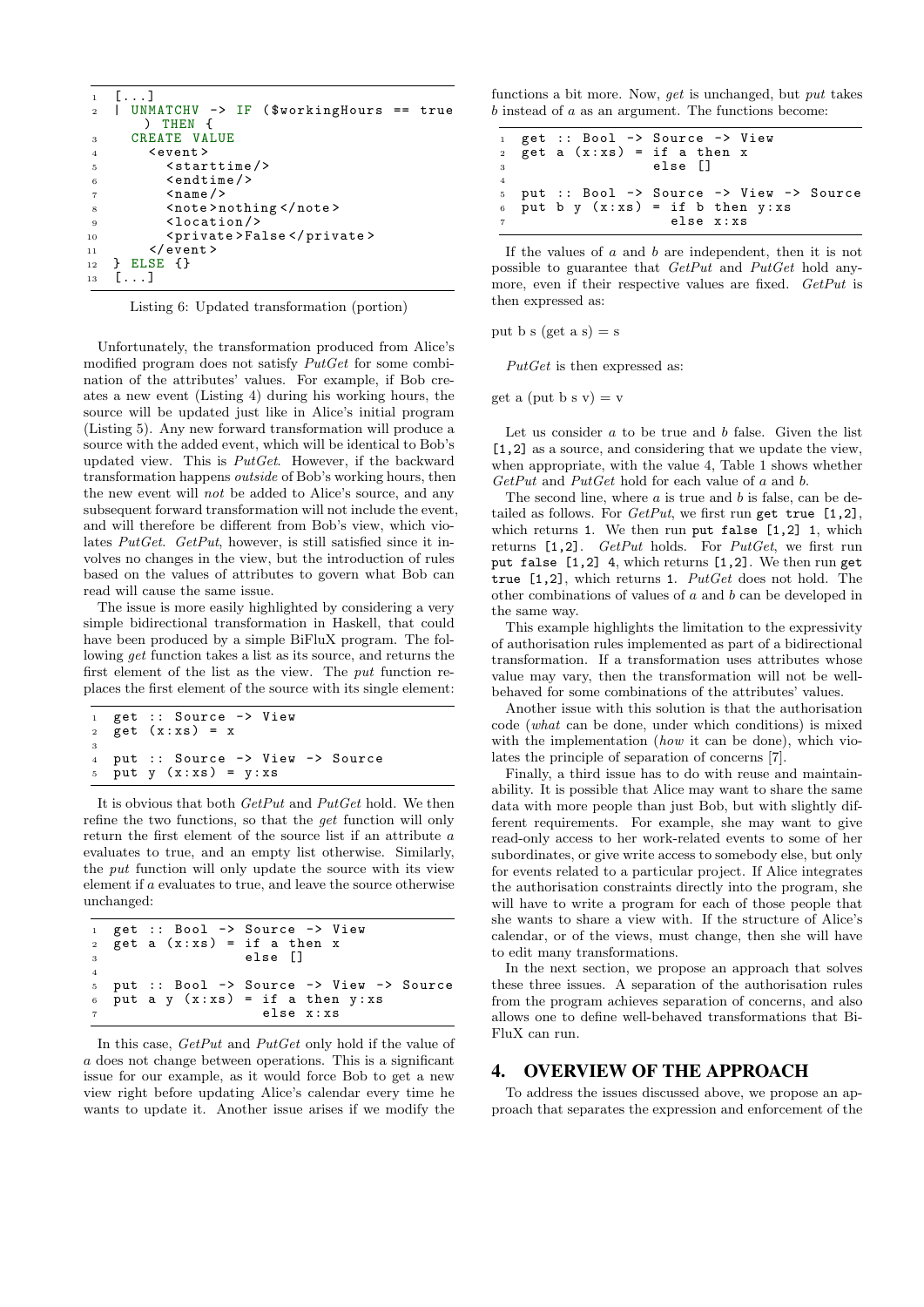Table 1: Status of  $GetPut$  and  $PutGet$  for values of a and b

| $a \quad b$ | GetPut                                               | Holds? | PutGet                                 | Holds? |
|-------------|------------------------------------------------------|--------|----------------------------------------|--------|
|             | T T put true $[1,2]$ (get true $[1,2]$ ) = $[1,2]$   |        | get true (put true $[1,2]$ 4) = 4      | Y      |
|             | T F put false $[1,2]$ (get true $[1,2]$ ) = $[1,2]$  |        | get true (put false $[1,2]$ 4) = 1     | N      |
|             | F T put true $[1,2]$ (get false $[1,2]$ ) = $[1,2]$  | N      | get false (put true $[1,2]$ 4) = $[]$  | N      |
|             | F F put false $[1,2]$ (get false $[1,2]$ ) = $[1,2]$ |        | get false (put false $[1,2]$ 4) = $[]$ | N      |



Figure 3: Forward transformation, with authorisation filter

authorisation policy from the program. In our approach, the program is written without consideration for authorisation attributes: all changes to the view (creation, update and deletion of elements) are authorised, and the view contains all the information that could ever be read. The part of the program that defines the view acts as a "best scenario" read policy, while the MATCH, UNMATCHS and UNMATCHV parts of the program define how the update, delete and create operations are carried on, respectively, if they were to be authorised. The program must produce a well-behaved bidirectional transformation. An authorisation policy is written separately, to specify the conditions under which create, read, update and delete operations can be reflected to the source. The policy is then used to produce two filters, one for forward transformations, and one for backward transformations. Figures 3 and 4 show how the filters are used in conjunction with BiFluX for the generation of the view (forward transformation), and the propagation to the source (backward transformation), respectively.

The policy  $(Policy)$  is first compiled into a forward filter (Fwd Filter in Figure 3) and a backward filter ( $Bwd$  Filter in Figure 4).

To get the view from the source (Figure 3), the forward transformation is run first. It uses the source (Source) and produces a view  $(View)$ . Then, the view is passed through the forward filter  $(Fwd\ Filter)$  using the current values of the attributes involved (Attr. Values), which produces a sanitised view  $(V iew^{san})$ , which can be shared with the recipient (e.g., Bob).

To reflect the changes made to the view back into the source (Figure 4), the view originally produced ( $View^{orig}$ ), the view shared with the recipient after the forward filter  $(V iew^{san})$  and the view as updated by the recipient  $(V i e w^{u p d})$  are passed through the backward filter (*Bwd*  $Filter$ ), together with the current values of the attributes involved (Attr. Values). Any change that is not allowed at that moment will be reverted by the backward filter. Alternatively, one could reject the update entirely if some unauthorised changes are detected. The resulting view



Figure 4: Backward transformation, with authorisation filter

 $(V ieu^{upd-san})$  is then passed, together with the original source (Source), to BiFluX to run the backward transformation. The result is an updated source  $(Source^{upd})$ , that has only been updated with the authorised changes.

This approach separates the authorisation rules from the program. It allows for a clearer expression of the authorisation policy, as well as a clearer expression of the program. The separation also allows one to define complex, attributebased authorisation policies that would otherwise result in transformations that are not well-behaved.

Because the policy is defined over a view, the same program can be reused to share views with multiple subjects, by defining a different policy for each of them, or each group of them that can be governed by the same policy.

Our approach applies to simple projections of a source onto a view (Alice's calendar sharing requirements define an example of a simple projection), where bidirectional transformations are a way of addressing the view-update problem. But it also applies to more complex transformations where the structures of the source and view are different. For example, a source for an online store may contain a set of products, each of then containing stock information and the details of all orders of the product; while the view would be a set of orders from customers, each order containing details about the products ordered. In both cases, the authorisation policy will determine which parts of the view can be created, read, updated or deleted.

# 5. A POLICY LANGUAGE FOR BIDIREC-TIONAL TRANSFORMATIONS

BXauthZ is a simple policy language to express attributebased rules on XML views. BXauthZ allows one to define rules for CRUD operations. The resources on which rules apply are defined as XPath expressions [34]. The language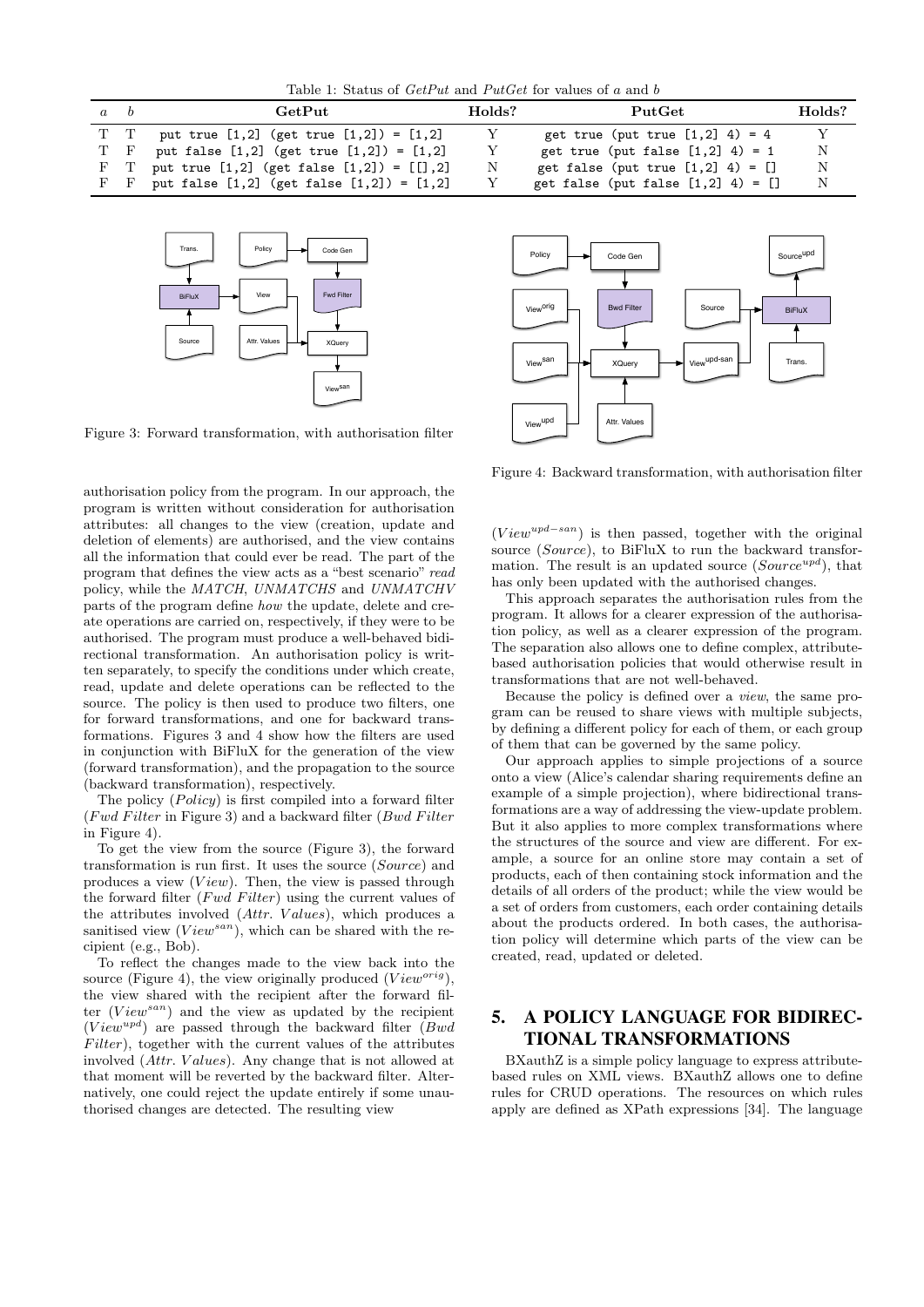| $\langle Policy\rangle$      | $ ::= 'policy' \quad \langle id \rangle \quad '{\text{'} \quad \langle subject \rangle}$<br>$\langle transformation \rangle \langle rule \rangle$ '}'                                                                                      |
|------------------------------|--------------------------------------------------------------------------------------------------------------------------------------------------------------------------------------------------------------------------------------------|
| $\langle Subject\rangle$     | $ ::= \ \texttt{`subject'} \ \langle \textit{id} \rangle$                                                                                                                                                                                  |
|                              | $\langle \textit{Transformation} \rangle ::= \text{ 'transformation' } \langle \textit{id} \rangle$                                                                                                                                        |
| $\langle Rules \rangle$      | $ ::= \langle Rule \rangle \langle Rules \rangle$<br>$\vert \langle Rule \rangle$                                                                                                                                                          |
| $\langle Rule \rangle$       | ::= 'rule' $\langle id \rangle$ '{' $\langle Actions \rangle$ $\langle Resources \rangle$<br>$\langle Conditions \rangle$ '}'<br>  'rule' $\langle id \rangle$ '{' $\langle Actions \rangle$ $\langle Resources \rangle$<br>$\mathfrak{g}$ |
| $\langle Actions \rangle$    | $ ::= \langle Action \rangle \langle Actions \rangle$<br>$\vert$ $\langle Action \rangle$                                                                                                                                                  |
| $\langle Resources \rangle$  | $ ::= \langle Resource \rangle \langle Resources \rangle$<br>  $\langle Resource \rangle$                                                                                                                                                  |
| $\langle Conditions \rangle$ | $ ::= \langle Condition \rangle \langle Conditions \rangle$<br>$ \langle Condition \rangle$                                                                                                                                                |
| $\langle Action \rangle$     | ::= 'action' 'create'<br>'action' 'read'<br>$\vert$ 'action' 'update'<br>'action' 'delete'                                                                                                                                                 |
| $\langle Resource \rangle$   | $::= \texttt{ 'resource'} \textit{ } \langle \textit{XPathExpression} \rangle$<br>  'resource' $\langle XPathExpression \rangle$<br>'matching-by' $\langle Name \rangle$                                                                   |
|                              | $\langle Condition \rangle$ ::= 'condition' $\langle BooleanExpression \rangle$                                                                                                                                                            |
|                              | Figure 5: Grammar of BXauthZ (abbreviated)                                                                                                                                                                                                 |

is loosely based on Axiomatics' ALFA syntax<sup>2</sup>, which is a concise DSL to write policies that can be compiled into eXtensible Access Control Markup Language (XACML) [26] (note that BXauthZ does not compile to XACML).

#### 5.1 Grammar

Figure 5 shows an abbreviated version of BXauthZ's grammar. A policy in BXauthZ describes authorisation permissions for one or several subjects to perform CRUD operations over XML data in a view. A policy has a unique name, and includes the subjects and the transformation that produces the view on which the policy applies (both mandatory), as well as a set of rules (optional, though an empty set of rules would not produce a very useful policy). Any action on any resource is forbidden, unless explicitly permitted by a rule.

Each rule has a unique name, and is made of three parts: a set of actions (mandatory), a set of resources (mandatory), and a set of conditions (optional). Each rule's effect is Permit, as long as all the conditions are satisfied. The actions can be create, read, update or delete. The resources are expressed as XPath expressions [34]. If the resource is an XML node, then the permission applies to the node as

well as all its contents, including descendant nodes. Conditions are boolean expression. Resources for create, update, and delete actions also have a matching-by statement which denotes the child element or attribute that is used to match elements, in order to tell the difference between an update and a creation or deletion of an element.

There is no rule combination algorithm in BXauthZ, unlike policy languages such as XACML. Since all the rules define Permit effects, and since anything that is not explicitly permitted is denied, there can not be any conflicting answers, and therefore the order in which the rules are evaluated does not matter. If several rules use the same XPath expression, then the satisfaction of any of the rules will allow for the action defined by that rule.

### 5.2 Example

Listing 7 shows a sample policy written by Alice, to regulate Bob's access to the view generated by the program Alice created on Listing 1. The policy conforms to the 4 requirements elicited by Alice in Section 3.

```
1 policy BobCalendar {
2 subjects {Bob}
3 transformation calendar
4 rule CalRead {
5 action read
6 resource / calview /*
7 }
8 rule CalCreate {
9 action create
10 action update<br>11 11 action versus resource / cal
               resource / calview/*
                 matching-by name/
                  text ()
12 condition $workingHours<br>13 13
13 }
14 rule CalUpdateDelete {
15 action delete
16 resource / calview /*
                  matching - by name /
                  text ()
17 condition $atOffice<br>18 19
18 }
19 }
```
Listing 7: Policy for Bob's access to Alice's calendar

The policy's only subject is Bob (line 2), and the policy applies to views produced by the program on Listing 1 (line 3). There are four rules in the policy. The first one (lines 4-7) defines the read actions (line 5). Bob is allowed to read everything, at all times (line 6). Therefore, the forward filter generated by this policy will leave the generated view intact. Because the view definition in the program already excludes private events from the view, and because it already restricts the elements of each events that can be accessed, Reqs. 1 and 2 are satisfied.

The second rule (lines 8-13) has two actions, create (line 9) and update (line 10). The resources are all the events in the view (line 11). This rule has a condition (line 12), which states that the rule only applies if \$workingHours evaluates to true, which will only be the case during working hours, as defined by Alice. This rule satisfies Req. 3.

The third rule (lines 14-18) has only one action, delete (line 15). The resources are all the events in the view (line 16), like the other two rules. The rule has one condition (line

 $^{2}$ http://www.axiomatics.com/alfa-plugin-for-

eclipse.html, accessed January 2015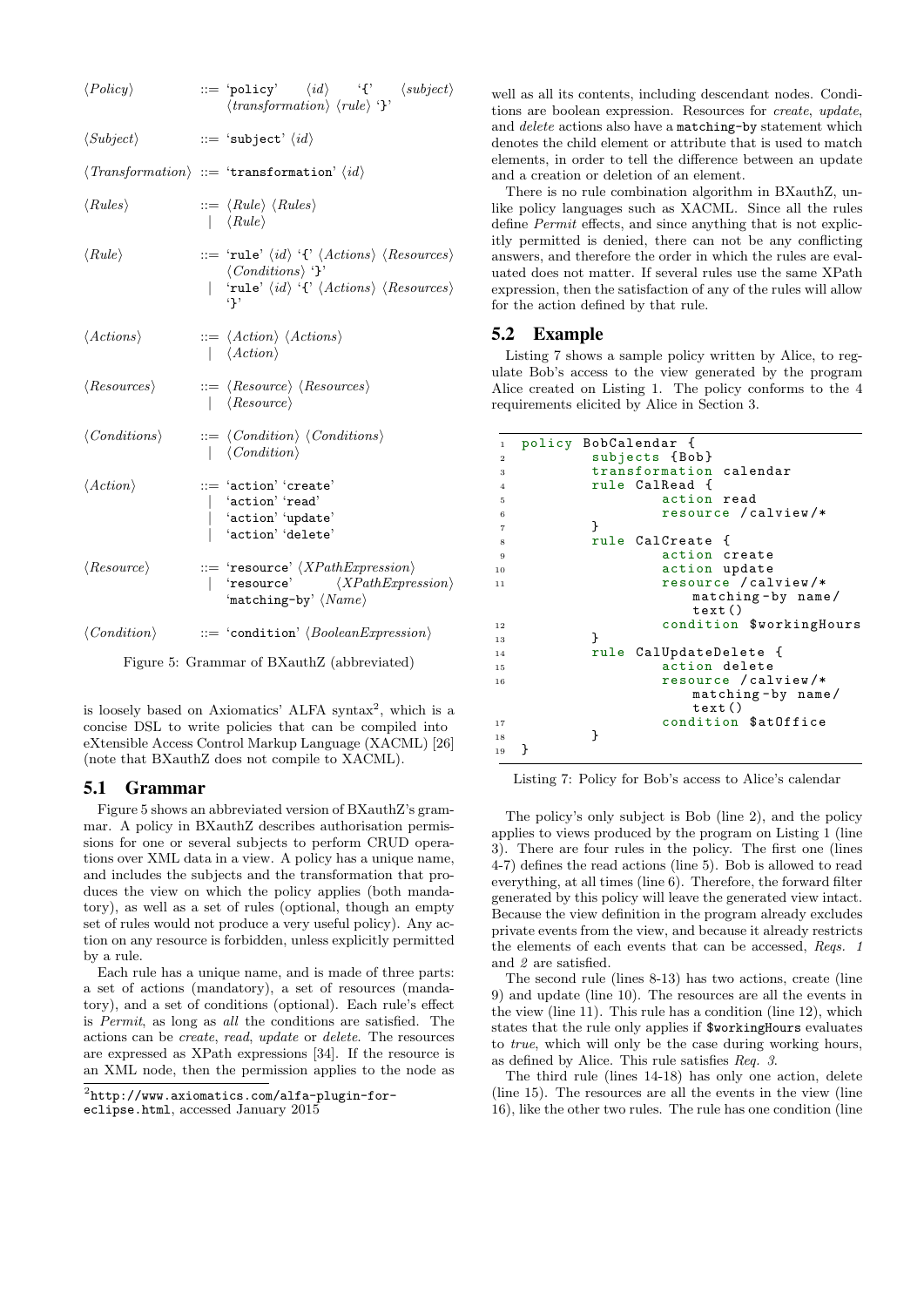17), which states that the rule only applies if \$atOffice evaluates to true, which will only be the case if Bob's IP address shows that he is located on the company premises. The rule satisfies Req. 4.

### 5.3 Remark

Nodes that are not covered by any rule, and who do not have at least one ancestor covered by a rule, will not always be removed from the view. If such a node has at least one descendant covered by a rule, then the node will be conserved in the filtered view, but without its content, except for the descendants that must be conserved as well. Let us consider this simple view as an example:

| 1              | <a></a>   |
|----------------|-----------|
| $\overline{2}$ | <b></b>   |
| 3              | くぃ>       |
| 4              | $<$ d $/$ |
| 5              |           |
| 6              |           |

There could be a policy that applies to that view, and defines only one rule, with /a/c/d as a resource. While the a and c elements are not covered by the rule, they are ancestors of d, which is captured by the rule. b, however, is not an ancestor of d. Therefore, the sanitised view that would result from the application of the policy would be:

| 1 | <a></a> |
|---|---------|
| 2 | くこ>     |
| 3 | <d></d> |
| 4 |         |
| 5 |         |

#### 6. AUTHORISATION FILTERS

The BXauthZ compiler produces, for each policy, a pair of XQuery filters. The forward filter, which is run after the forward transformation, sanitises the view according to the read actions in the policy, so it can be shared with its recipient. The backward filter, which is run before the backward transformation, sanitises the view according to the create, update and delete actions in the policy, to guarantee that no unauthorised changes are propagated to the source. Both filters will use the values of the attributes defined in the rules' conditions. Those values should be obtained securely, for example through a Policy Information Point (PIP). Determining which values can be collected from the client (e.g. Bob) without verification is out of the scope of this paper.

#### 6.1 The forward filter

The forward filter takes two inputs: the view generated by the forward transformation, and the values of the attributes involved in the filter. The filter outputs a sanitised view. We call the view generated by the forward transformation,  $view^{orig}$ , and the sanitised view produced by the forward filter,  $view^{sanV}$ . Using the XPath expressions defined in the policy, the filter removes from the view the elements to which access is not granted at the time the filter is run.

#### 6.2 The backward filter

The backward filter takes three inputs. The first one is the view updated by the user, which we call  $view^{upd}$ . The second one is the original view,  $view^{orig}$ . The third one is the view produced by the forward filter,  $view^{sanV}$ . The

filter outputs a sanitised view that we call  $view^{sanS}$ . The filter also takes as an input the values of all the attributes involved in create, update, and delete decisions.

This backward filter is more complex than the forward filter. Indeed, it needs to merge the changes made by the user, as well as the elements that have been hidden from the user by the forward filter. First, the filter uses  $view^{sanV}$ ,  $view^{sans}$ , and the attributes' values to revert the changes made to the view that are not permitted by the policy. Then, the filter uses this product together with  $view^{orig}$  to add the elements that had been remove by the forward filter. The resulting view can them be used by the backward transformation to reflect the user's changes back to the source.

# 7. IMPLEMENTATION AND PROOF OF **CONCEPT**

Our implementation of the approach described in this paper, as well as the calendar example, are available online.

### 7.1 Policy language and filter generation

BXauthZ<sup>3</sup> has been implemented as a Domain-Specific Language  $(DSL)$  using  $Xtext^4$ , an Eclipse-based framework for developing DSLs and programming languages. BXauthZ offers a complete IDE based on eclipse, as well as code generation capabilities that generate both the forward and the backward filters for any policy.

#### 7.2 Filter evaluation

The filters are generated by BXauthZ in XQuery 3.0 [33]. Any product that complies with the XQuery 3.0 recommendation should be able to execute the filters. To conduct our tests, we used Zorba  $3.0^5$ , an open source, multi-platform XQuery and JSON query processor.

### 7.3 Proof of concept

To evaluate our approach, we have developed a proof of concept based around the calendar example used throughout this paper. Bob's policy, as well as a few alternatives, were created using BXauthZ, and the corresponding filters were generated using BXauthZ's code generator<sup>6</sup>.

### 8. RELATED WORK

Secure XML views [29] have been studied in detail as a means to provide access to confidential information. Fan et al. have proposed an approach to support XPath queries over security views [9]. Kuper et al. generalised the notion of security views where authorisation policies are specified over DTDs [23]. Rota et al. integrate XACML with OWL [31] ontologies to provide semantic authorisation for XML documents [28].

As far as we are aware, the only work that addresses the view-update problem in security views is Foster's updatable security views [11, 10], for which there is no implementation. Foster introduces secure lenses as an extension of his previous work on lenses [13], with a type system to ensure integrity and confidentiality of the data in the source [11]. While the calendar example in this paper is inspired by Foster's, secure lenses are very different from the solution we

<sup>3</sup> https://github.com/lmontrieux/bxauthz

<sup>4</sup> http://www.xtext.org

<sup>5</sup> http://www.zorba.io

<sup>6</sup> https://github.com/lmontrieux/biflux-filters-poc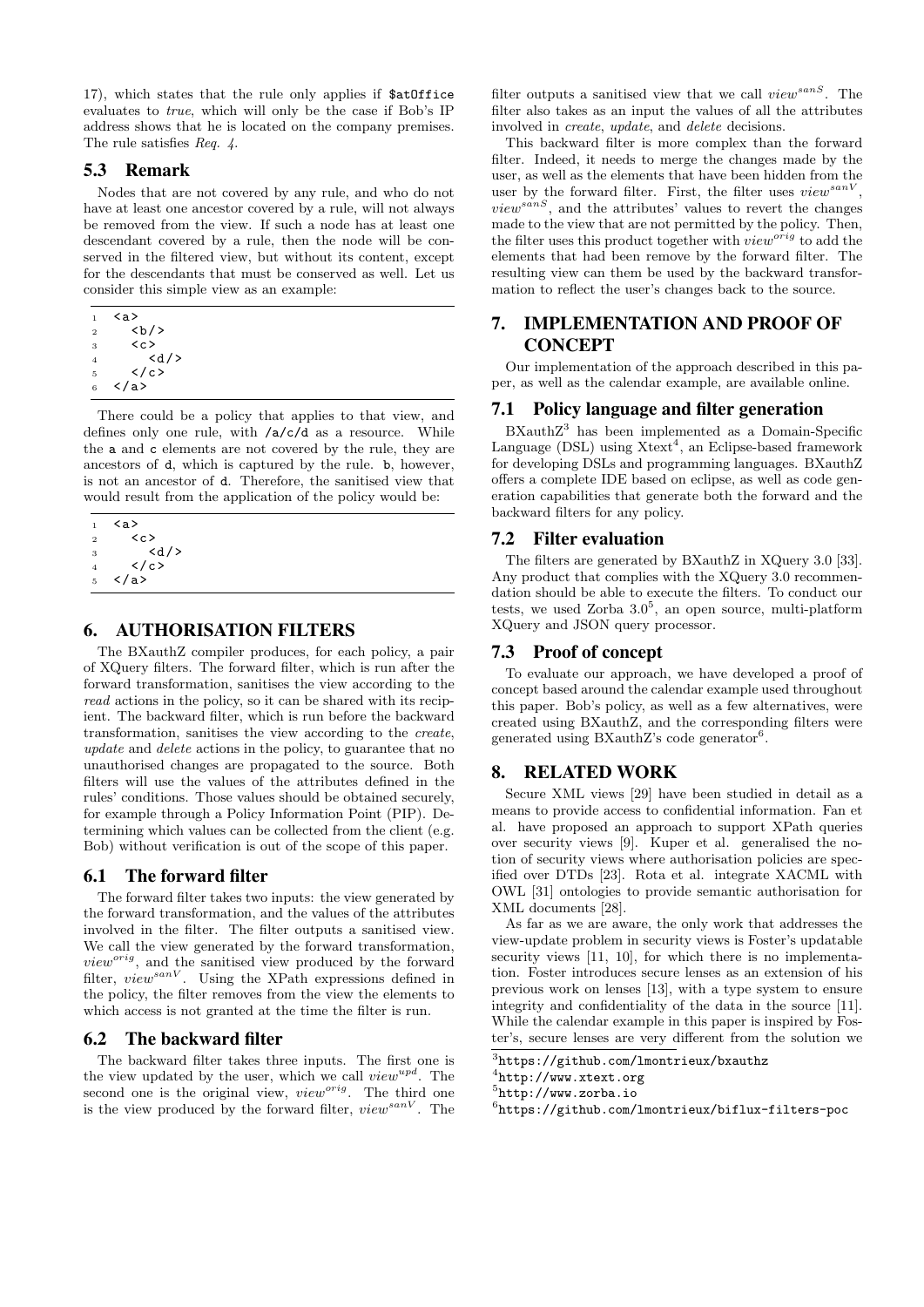propose, in the sense that he uses annotations on the source to enforce the confidentiality and integrity of some of the source data, while we devise policies on the view to ensure confidentiality and integrity, and implement them around a bidirectional transformation engine, rather than extending its semantics to support it, which Foster does (although with Boomerang [4] instead of BiFluX).

Access control for XML documents is also a field that has been widely researched. For example, Kudo and Hada proposed XML Access Control Language (XACL), a language that provides authorisation for XML documents, based on a provisional authorisation model, and using XPath expressions [21, 22]. Gabillon and Bruno transform authorisation policies into XSLT sheets [32], that are used to extract a secure view from XML documents [14]. Auntariya et al. propose a rule-based access control model that provides declarative policy rules on XML documents, as well as conflict resolution and default authorisation [1]. Gowadia and Farkas use RDF statements with authorisation properties to represent XML access control rules [15]. Zhang et al. use XML Schemas to represent Role-Based Access Control (RBAC) models for XML data [37]. Byun and Park introduce a two phase filtering approach to modify queries on XML databases in order to ensure that the results will not violate access control policies [5]. Duong and Zhang describe an access control model for XML that supports both read and write authorisation, allowing authorised users to change the structure of the XML documents [8]. Finally, Thimma et al. introduce Hybrid XML Access Control (HyXAC), a hybrid access control approach that provides secure queries on XML documents while improving its performance over other solutions [30].

#### 9. CONCLUSION

In this paper, we highlighted the strong connection between authorisation and bidirectional transformations, as transformations themselves can provide a simple form of access control. We provided a solution that allows for the enforcement of attribute-based authorisation on bidirectional programs, without compromising on the laws of well-behaved bidirectional transformations. Our approach uses a custom policy language that is used to generate filters that sanitise views after a forward transformation and before a backward transformation. The former guarantees that no unauthorised data is leaked to the recipient of the view, while the latter guarantees the integrity of the source. Our approach enforces a clear separation of concerns between the programs and the authorisation policies, therefore allowing one to reuse the same transformation to share information with several subjects, simply by creating a different policy for each subject or group of subjects.

A first direction for future work would be to derive the entire program from the policy alone, which would allow users such as Alice to share data in what we hope would be a much easier way, while still conserving the advantages of bidirectional transformations. Our experience shows that writing non-trivial, well-behaved programs can be very challenging. However, such a solution would reduce the user's ability to control the update, and in particular may restrict the view to a projection of the source.

Another direction for future work is the exploration of other bidirectional transformation engines, in particular getbased solutions. Because get-based solutions do not require

the user to explicitly define a put strategy, it is the engine itself that selects a strategy that, given a forward transformation, will satisfy both the PutGet and GetPut laws. If authorisation is considered in the approach, the choice of a put function should satisfy the authorisation policy.

Yet another direction is the implementation of ABAC constructs directly into bidirectional transformation languages, with the goal of making the transformations more efficient. This may require us to relax the laws of well-behaved transformations in order to allow for attribute-based authorisation, while still offering strong guarantees that transformations behave as expected.

Finally, issues of conflicts and performance should be studied. Sharing data using multiple views, that are shared to different subjects, will lead to conflicts that will need to be resolved. For example, if a view deletes a node whilst another one modifies it, a conflict resolution strategy will be necessary. Performance should also be considered. Efficient bidirectional transformation engines will allow for practical use over large documents.

#### 10. ACKNOWLEDGEMENTS

This work is supported financially by the Nation Basic Research Program (973 Program) of China (grant No. 2015CB352201) and by JSPS Grant-in-Aid for Scientific Research (A) No. 25240009 in Japan.

#### 11. REFERENCES

- [1] C. Anutariya, S. Chatvichienchai, M. Iwiahara, V. Wuwongse, and Y. Kambayashi. A rule-based XML access control model. In M. Schröder and G. Wagner, editors, Rules and Rule Markup Languages for the Semantic Web, number 2876 in Lecture Notes in Computer Science, pages 35–48. Springer, 2003.
- [2] D. M. Barbosa, J. Cretin, N. Foster, M. Greenberg, and B. C. Pierce. Matching lenses: Alignment and view update. In Proceedings of the 15th ACM SIGPLAN International Conference on Functional Programming, ICFP '10, pages 193–204, New York, NY, USA, 2010. ACM.
- [3] R. Bird. Introduction to Functional Programming using Haskell. Prentice Hall, London; New York, 2nd edition, May 1998.
- [4] A. Bohannon, J. N. Foster, B. C. Pierce, A. Pilkiewicz, and A. Schmitt. Boomerang: Resourceful lenses for string data. In Proceedings of the 35th Annual ACM SIGPLAN-SIGACT Symposium on Principles of Programming Languages, POPL '08, pages 407–419, New York, NY, USA, 2008. ACM.
- [5] C. Byun and S. Park. Two phase filtering for XML access control. In W. Jonker and M. Petković, editors, Secure Data Management, number 4165 in Lecture Notes in Computer Science, pages 115–130. Springer, Jan. 2006.
- [6] K. Czarnecki, J. N. Foster, Z. Hu, R. Lämmel, A. Schürr, and J. F. Terwilliger. Bidirectional transformations: A cross-discipline perspective. In R. F. Paige, editor, Theory and Practice of Model Transformations, number 5563 in Lecture Notes in Computer Science, pages 260–283. Springer, Jan. 2009.
- [7] P. D. E. W. Dijkstra. On the role of scientific thought. In Selected Writings on Computing: A personal Perspective, Texts and Monographs in Computer Science, pages 60–66. Springer, 1982.
- [8] M. Duong and Y. Zhang. An integrated access control for securely querying and updating XML data. In A. Fekete and X. Lin, editors, Nineteenth Australasian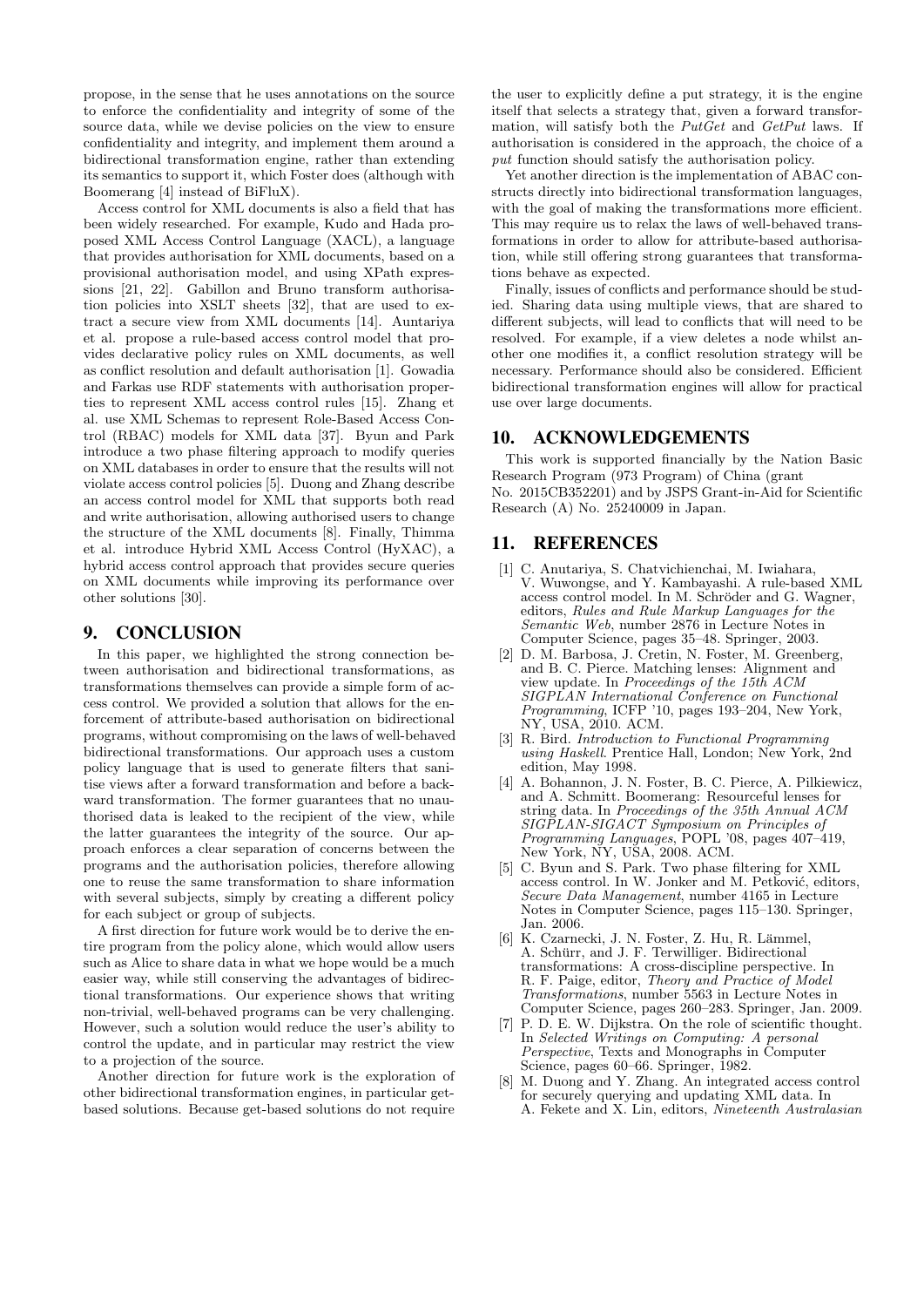Database Conference (ADC 2008), volume 75 of CRPIT, pages 75–83, Wollongong, NSW, Australia, 2008. ACS.

- [9] W. Fan, C.-Y. Chan, and M. Garofalakis. Secure XML querying with security views. In Proceedings of the 2004 ACM SIGMOD International Conference on Management of Data, SIGMOD '04, pages 587–598, New York, NY, USA, 2004. ACM.
- [10] J. Foster, B. Pierce, and S. Zdancewic. Updatable security views. In 22nd IEEE Computer Security Foundations Symposium, 2009. CSF '09, pages 60–74, July 2009.
- [11] J. N. Foster. Bidirectional Programming Languages. PhD thesis, University of Pensylvania, Dec. 2009.
- [12] J. N. Foster, T. J. Green, and V. Tannen. Annotated XML: Queries and provenance. In Proceedings of the Twenty-seventh ACM SIGMOD-SIGACT-SIGART Symposium on Principles of Database Systems, PODS '08, pages 271–280, New York, NY, USA, 2008. ACM.
- [13] J. N. Foster, M. B. Greenwald, J. T. Moore, B. C. Pierce, and A. Schmitt. Combinators for bi-directional tree transformations: A linguistic approach to the view update problem. In Proceedings of the 32Nd ACM SIGPLAN-SIGACT Symposium on Principles of Programming Languages, POPL '05, pages 233–246, New York, NY, USA, 2005. ACM.
- [14] A. Gabillon and E. Bruno. Regulating access to XML documents. In M. S. Olivier and D. L. Spooner, editors, Database and Application Security XV, number 87 in IFIP — The International Federation for Information Processing, pages 299–314. Springer, Jan. 2002.
- [15] V. Gowadia and C. Farkas. RDF metadata for XML access control. In Proceedings of the 2003 ACM Workshop on XML Security, XMLSEC '03, pages 39–48, New York, NY, USA, 2003. ACM.
- [16] F. Hermann and J. Voigtländer. First international workshop on bidirectional transformations (BX 2012): Preface. Electronic Communications of the EASST, 49(0), July 2012.
- [17] S. Hidaka, Z. Hu, K. Inaba, H. Kato, K. Matsuda, and K. Nakano. Bidirectionalizing graph transformations. In Proceedings of the 15th ACM SIGPLAN International Conference on Functional Programming, ICFP '10, pages 205–216, New York, NY, USA, 2010. ACM.
- [18] M. Hofmann, B. Pierce, and D. Wagner. Edit lenses. In Proceedings of the 39th Annual ACM SIGPLAN-SIGACT Symposium on Principles of Programming Languages, POPL '12, pages 495–508, New York, NY, USA, 2012. ACM.
- [19] B. Hoisl, Z. Hu, and S. Hidaka. Towards co-evolution in model-driven development via bidirectional higher-order transformation. pages 466–471, Jan. 2014.
- [20] Z. Hu, H. Pacheco, and S. Fischer. Validity checking of putback transformations in bidirectional programming. In C. Jones, P. Pihlajasaari, and J. Sun, editors, FM 2014: Formal Methods, number 8442 in Lecture Notes in Computer Science, pages 1–15. Springer, Jan. 2014.
- [21] M. Kudo and S. Hada. XML document security based on provisional authorization. In Proceedings of the 7th ACM Conference on Computer and Communications Security, ČCS '00, pages  $\hat{87}$ –96, New York, NY, USA, 2000. ACM.
- [22] M. Kudo and N. Qi. Access control policy models for XML. In T. Yu and S. Jajodia, editors, Secure Data Management in Decentralized Systems, number 33 in Advances in Information Security, pages 97–126. Springer, Jan. 2007.
- [23] G. Kuper, F. Massacci, and N. Rassadko. Generalized XML security views. In Proceedings of the Tenth ACM Symposium on Access Control Models and Technologies, SACMAT '05, pages 77–84, New York, NY, USA, 2005. ACM.
- [24] K. Morita, A. Morihata, K. Matsuzaki, Z. Hu, and M. Takeichi. Automatic inversion generates divide-and-conquer parallel programs. In Proceedings of the 2007 ACM SIGPLAN Conference on Programming Language Design and Implementation, PLDI '07, pages 146–155, New York, NY, USA, 2007. ACM.
- [25] K. Nakano, Z. Hu, and M. Takeichi. Consistent web site updating based on bidirectional transformation. International Journal on Software Tools for Technology Transfer, 11(6):453–468, Dec. 2009.
- [26] OASIS. eXtensible access control markup language (XACML) version 3.0, Jan. 2013.
- [27] H. Pacheco, T. Zan, and Z. Hu. BiFluX: A bidirectional functional update language for XML. In 6th International Symposium on Principles and Practice of Declarative Programming (PPDP 2014), 2014.
- [28] A. Rota, S. Short, and M. A. Rahaman. XML secure views using semantic access control. In Proceedings of the 2010 EDBT/ICDT Workshops, EDBT '10, pages 5:1–5:10, New York, NY, USA, 2010. ACM.
- [29] A. Stoica and C. Farkas. Secure XML views. In E. Gudes and S. Shenoi, editors, Research Directions in Data and Applications Security, number 128 in IFIP — The International Federation for Information Processing, pages 133–146. Springer, 2003.
- [30] M. Thimma, T. K. Tsui, and B. Luo. HyXAC: A hybrid approach for XML access control. In Proceedings of the 18th ACM Symposium on Access Control Models and Technologies, SACMAT '13, pages 113–124, New York, NY, USA, 2013. ACM.
- [31] W3C. OWL web ontology language reference, Feb. 2004.
- [32] W3C. XSL transformations (XSLT) version 2.0, Jan. 2007.
- [33] W3C. XML XPath language (XPath) 3.0, Apr. 2014.
- [34] W3C. XQuery 3.0: An XML query language, Apr. 2014.
- [35] Y. Yu, Y. Lin, Z. Hu, S. Hidaka, H. Kato, and L. Montrieux. Maintaining invariant traceability through bidirectional transformations. In 2012  $34$ th International Conference on Software Engineering  $(ICSE)$ , pages 540–550, June 2012.
- [36] T. Zan, H. Pacheco, and Z. Hu. Writing bidirectional model transformations as intentional updates. In Companion Proceedings of the 36th International Conference on Software Engineering, ICSE Companion 2014, pages 488–491, New York, NY, USA, 2014. ACM.
- [37] X. Zhang, J. Park, and R. Sandhu. Schema based XML security: RBAC approach. In S. D. C. d. Vimercati, I. Ray, and I. Ray, editors, *Data and* Applications Security XVII, number 142 in IFIP International Federation for Information Processing, pages 330–343. Springer, 2004.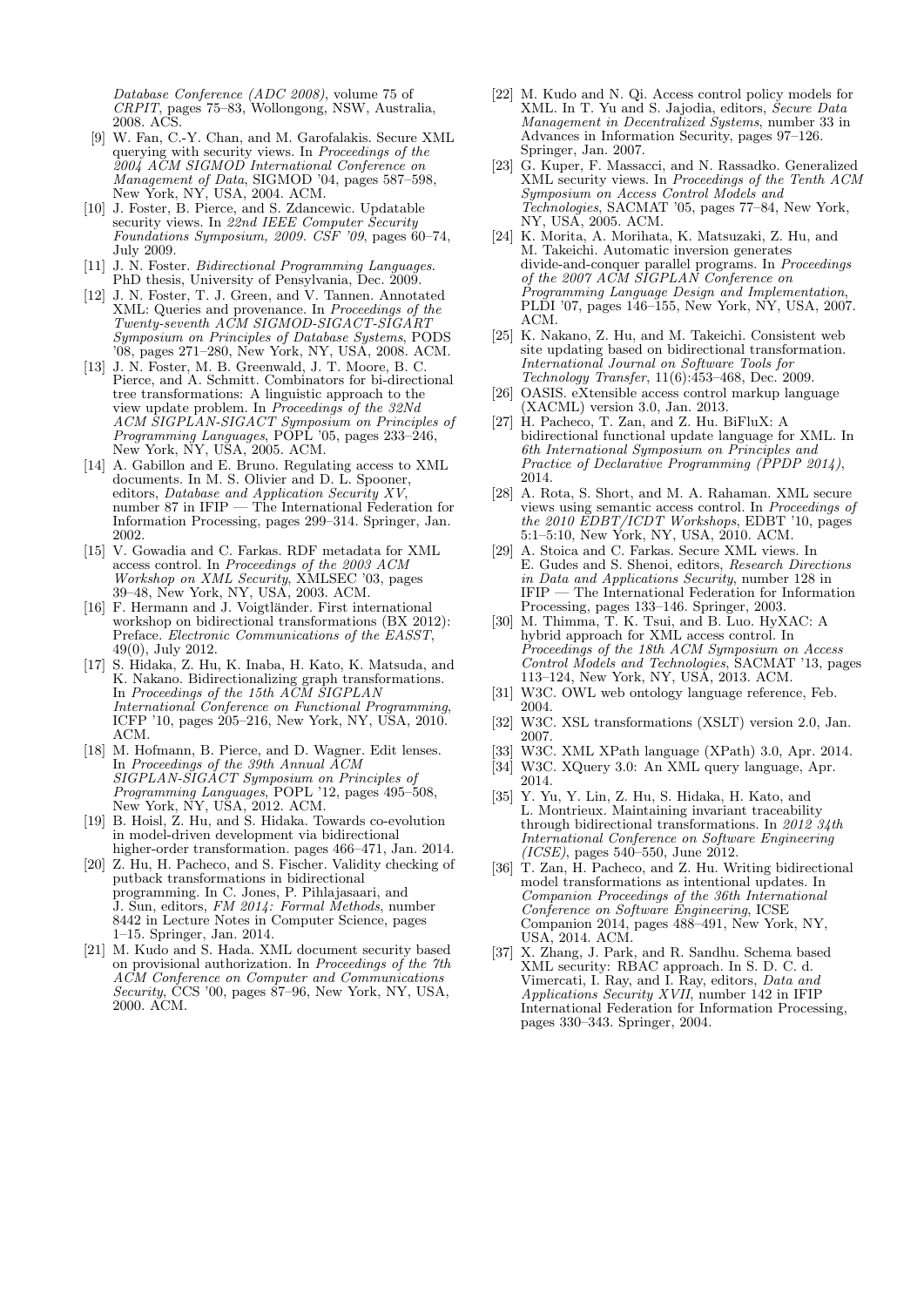# APPENDIX

# A. CALENDAR SHARING EXAMPLE

Due to space constraints, the calendar sharing example in this paper had to be kept short. We present an expanded version in this section.

# A.1 Source DTD

This is the DTD to which the source file, i.e. Alice's entire calendar, has to conform.

```
1 <! DOCTYPE calendar [
2 <! ELEMENT calendar ( event *) >
3 <! ELEMENT event ( starttime , endtime ,
        name , note ,
4 location, private)>
5 <! ELEMENT starttime (# PCDATA ) >
6 <! ELEMENT endtime (# PCDATA ) >
7 <! ELEMENT name (# PCDATA ) >
8 <! ELEMENT note (# PCDATA ) >
9 <!ELEMENT location (#PCDATA)>
10 <! ELEMENT private (#PCDATA) >
11 \quad 3
```
# A.2 View DTD

This is the DTD to which the view file, i.e. Bob's view of Alice's calendar, has to conform.

```
1 <! DOCTYPE calview [
2 <! ELEMENT calview (event*)>
3 <! ELEMENT event ( starttime , endtime ,
        name ,
4 location ) >
5 <! ELEMENT starttime (# PCDATA ) >
6 <!ELEMENT endtime (#PCDATA)>
     7 <! ELEMENT name (# PCDATA ) >
8 <! ELEMENT location (#PCDATA)>
9 ]>
```
# A.3 Transformation without Access Control

This is the transformation written by Alice to share a view of her calendar with Bob. The transformation mandates how changes to Bob's view must be reflected to Alice's source. It also shows that only private events will appear in Bob's view, and that the note field will be hidden.

```
1 UPDATE $event IN $source/event BY
2 MATCH \rightarrow3 REPLACE $event/starttime WITH
       $starttime;<br>REPLACE $event
4 REPLACE $event/endtime WITH
           $endtime ;
5 REPLACE $event/location WITH
           $location
6 | UNMATCHV -> CREATE VALUE
7 < event >
8 < starttime /><br>2 < starttime />
          \langleendtime/\rangle10 < name />
11 < note > n
          <note>nothing </note>
12 <location/>
13 < private > False </ private >
14 </event><br>15 | UNMATCHS
       UNMATCHS -> DELETE
16 FOR VIEW event [$starttime AS v:
       starttime ,
17 $endtime AS v: endtime, $name AS v:
         name ,
18 $location AS v: location] IN $view/*
```
19 MATCHING SOURCE BY \$event/name VIEW BY \$name

 $20$  WHERE private/text() = 'False'

# A.4 Policy

This is the policy written by Alice to further restrict what Bob is allowed to do with his view of her calendar.

```
1 policy BobCalendar {
2 subjects {Bob}<br>3 transformation
         transformation calendar
4 rule CalRead {
               action read
6 resource / calview /*
7 }
8 rule CalCreate {
9 action create<br>10 action update
               action update
11 resource / calview /*
                  matching - by name /
                  text ()
12 condition $workingHours<br>13 13
13 }
14 rule CalUpdateDelete {
15 action delete
16 resource / calview /*
                  matching - by name /
                  text ()
17 condition $atOffice
18 }
19 }
```
# A.5 Source XML

This is Alice's calendar at the beginning of our example. This XML file conforms to the DTD in Section A.1.

```
1 <?xml version ="1.0"? >
2 <calendar >
3 <event><br>4 <star
          4 <starttime >2014 -11 -20 _14 :00 </
               starttime >
5 \leq 4 \leq 2014 - 11 - 20 15 :006 <name>Group meeting </name>
7 < note > Prepare some slides </ note > <<br>
8 < location > Room 1611</ location >
          8 <location > Room 1611 </ location >
9 <private>False</private>
10 \qquad \checkmark / event >
11 \leq \leq \leq \leq \leq \leq \leq \leq \leq \leq \leq \leq \leq \leq \leq \leq \leq \leq \leq \leq \leq \leq \leq \leq \leq \leq \leq \leq \leq \leq \leq \leq \leq \leq \leq \leq 
12 <starttime > 2014-11-21_20:00</
                starttime >
13 <endtime > 2014-11-20_22:00</endtime>
14 <name>Dinner </name>
15 <note>Meet with Mr. Creosote</note>
16 <location > Restaurant </ location >
17 <private > True </ private >
       \langle/event >
19 </ calendar >
```
# A.6 View XML

This is Bob's view of Alice's calendar after a forward transformation, using the transformation in Section A.3. Since the access control policy in Section A.4 allows for Bob to read the entire view under any circumstances, this view is also the view obtained after the forward filter.

```
1 \times ?xml version = "1.0"?>
```

```
2 <calview><br>3 <cevent>
```

```
3 <event >
```